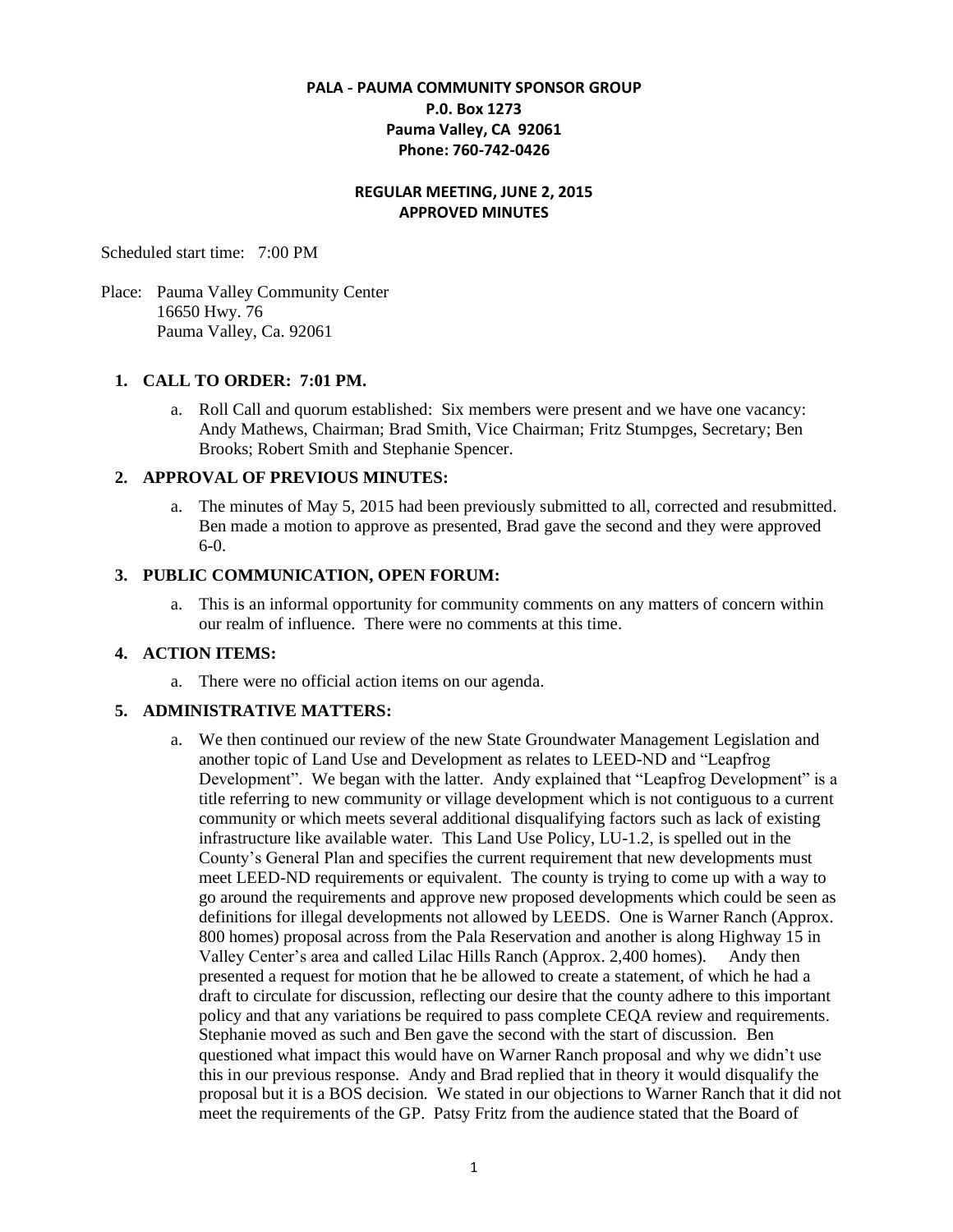Supervisors can over ride a General Plan Policy but not one of its own policies. The BOS was considering an exemption based on any development being within ½ mile of one of the 1,291 miles of county mobility roads, which practically covers all of the back country and specifically Lilac Hills and Warner Ranch. The BOS has since realized that it is more complicated to make these proposed changes. Andy stated that this is one of the reasons we want to join all of the other planning groups with our statement. We then voted 6-0 to approve. See Addendum A, Letter to the County.

- b. We then moved back to the new state mandated Ground Water Management (Adjudication) requirements. We had begun this discussion at the May meeting. We were realizing that we needed to include our four tribal partners because they are major participants in all water issues in our region. We also needed to consider the 5 or 6 water districts. Andy asked Chairman Bo Mazzetti of the Rincon Tribe who was present in the audience, to respond. Chairman Mazzetti described a lot of the requirements and stated that they have reached out to Yuima Water District to see how they could work with them as a lead agency. He stated it might be along the lines of a memoranda of understanding, MOU. He stated that the Tribes legal battle to bring the San Luis Rey water back to the valley will benefit all people here and that we all need to work together to manage the water; but again that is up to each individual tribe to determine. He wanted to keep the plan management at our local level and not let the county be the authority. Andy stated that he thought that replenishment would require outside water and a large pipeline? Mazzetti said that after what has happened and with discussions with Yuima, that this option was 'dead' mainly because of costs. Mazzetti stated that the big problem statewide was lack of storage. Nikki asked about the 16,000 acre feet of settlement water to which the Chairman said it would be sold to Vista because that is where the infrastructure lies. He said it was also contingent on more allocated release to the valley here. Nikki stated that there was money supposedly set aside for many years for piping infrastructure but not enough to make a difference and no way to get it from the Feds. Chairman Smith of Pala stated that they hadn't decided how to participate yet since many of them (Tribes) manage their own ground water.
- c. We then began our selection process for our open seat. We received three applications. Only one of the 3 applicants, all with completed applications and certified eligible by the county was present and that was Jeremy Barbanell. Stephanie moved to appoint him right away. Fritz said that he would second that but with discussion. Andy stated that the process was to have all applicants make a statement first for our consideration. We all agreed. Jeremy stated that he was interested in participating in the group and carrying on with his past experience in our issues. Jeremy described his current position, past experience with water law and many other current issues and his ability to make time for something this important. Andy questioned a possible need to recuse himself from issues where he might have clients. Patsy added that it would include clients that a firm he worked for would also require recusal. Ben questioned his ability to make sufficient time with a busy law career in the making. He restated his commitment to our issues. We then considered the second applicant, Bobby Graziano. We read his full application. We discussed how balanced and professional he was in his arguments in our last FTT discussions. Brad then mentioned that in the past he had stated that he didn't know if he could make enough time for another commitment like this and that he could not be here tonight. Fritz said that they had talked and that Bobby was truly ready to give it all of his effort and he reminded our group that Bobby had stated last month that he had prior job commitments that required him to be gone during this meeting now but that he would be able to schedule around our meetings in the future. We then considered the third applicant Laura Kariya. We heard about Kariya, her being a long time resident and member of a distinguished family here. Andy read her touching and sincere application. We then renewed Stephanie's motion and Fritz's second to recommend Jeremy Barbanell to the county to fill our vacancy. After further discussion of the applicants we approved Jeremy by a vote of 4 yes and 2 no, with Ben and Andy dissenting. See Addendum B.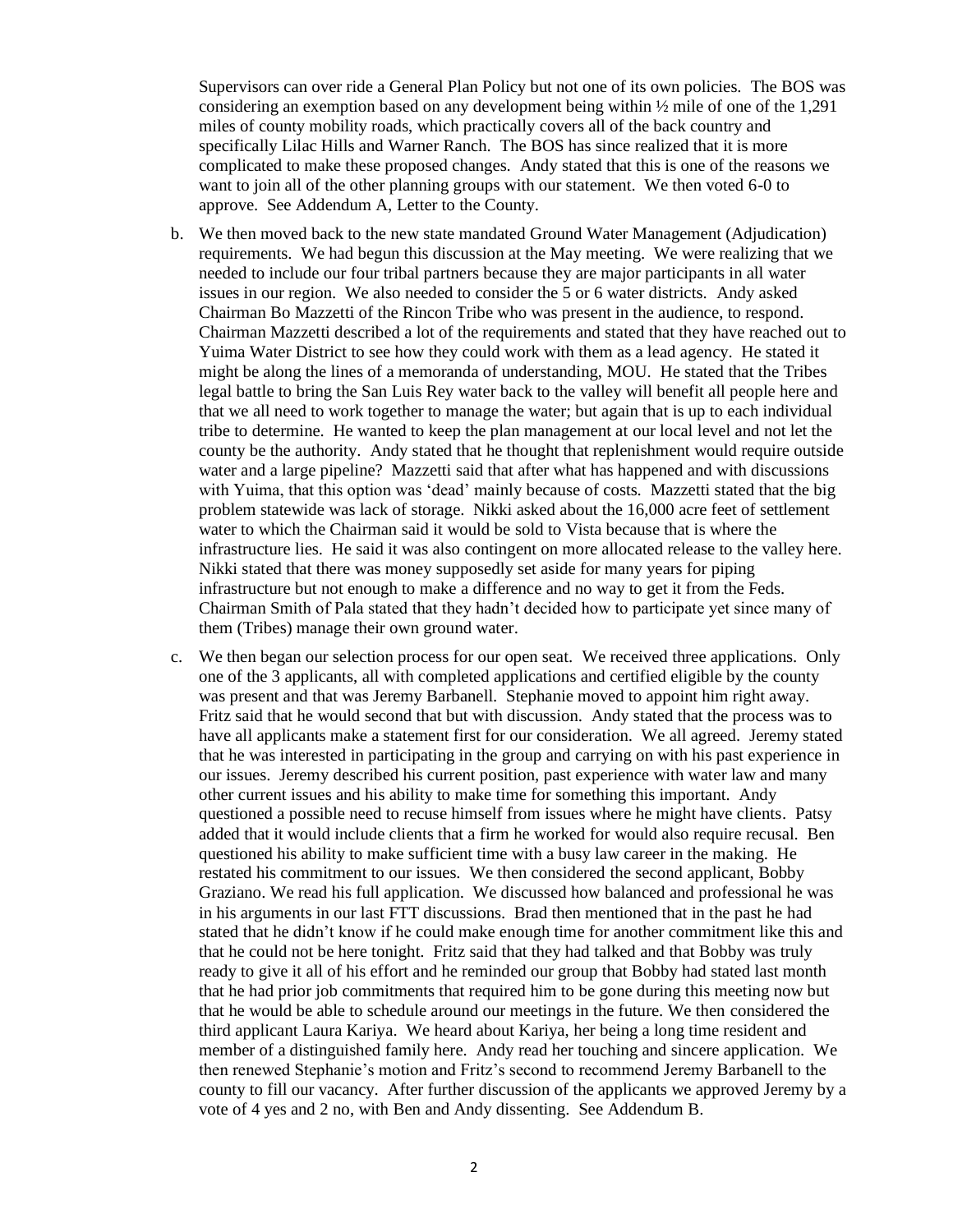- d. There were no communications received.
- e. The date of the next meeting is July 7, 2015 at 7 PM.
- **6. ADJOURNMENT:** Chairman Smith moved to adjourn at 8:10 PM and Stephanie gave the  $2^{nd}$ . Unanimously carried.

These minutes were approved as presented at the July 7, 2015 meeting. Ben made the motion, Brad gave the second and they were approved 6-0.

Fritz Stumpges, PPCSG Secretary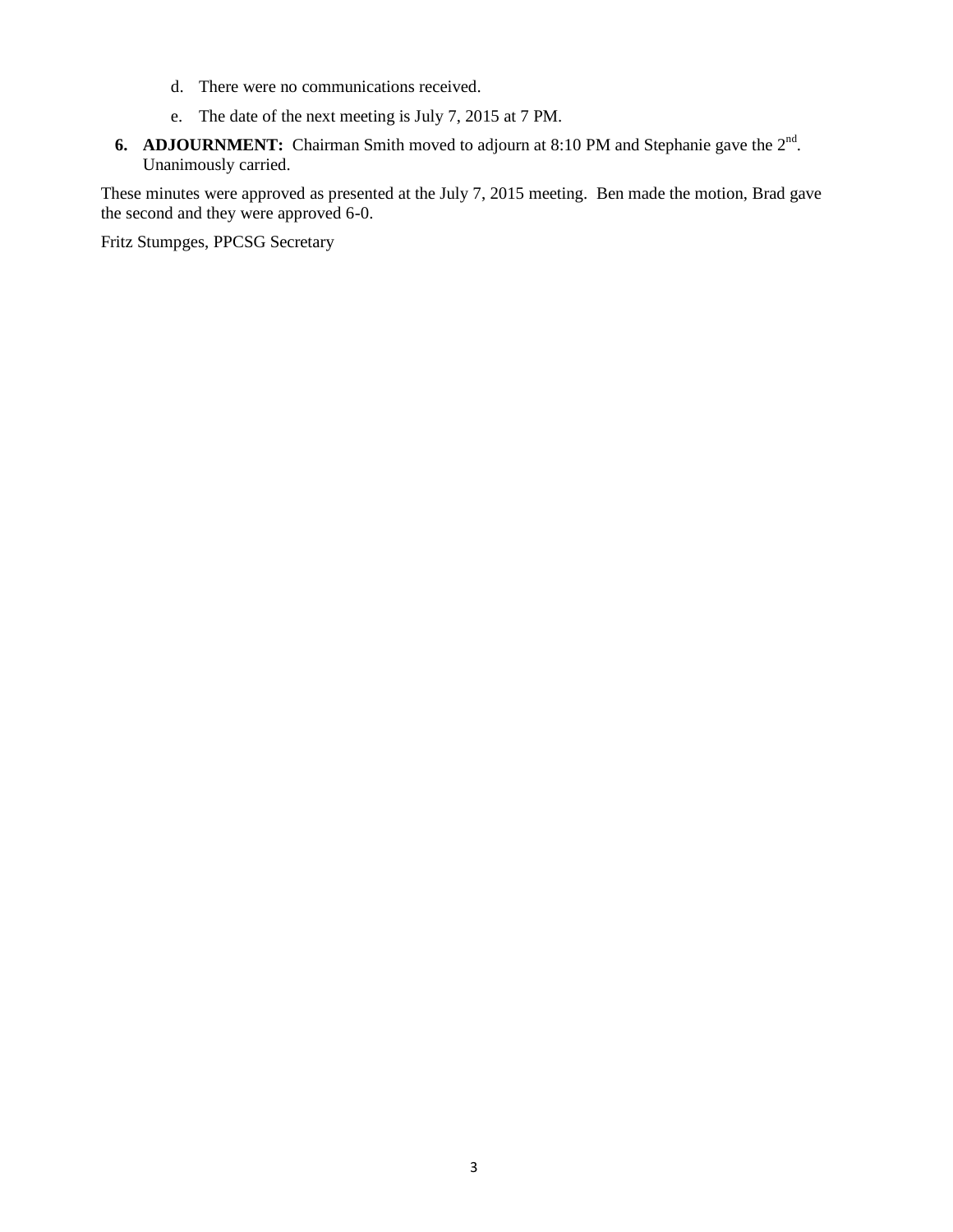# Pala Pauma Community Sponsor Group P O Box 1273, Pauma Valley, CA 92061 760.481.4201

By email Mark.Wardlaw@sdcounty.ca.gov

June 3, 2015

Mark Wardlaw, Director, Planning and Development Services, County of San Diego 5510 Overland Avenue, San Diego, CA 92123

Dear Mr. Wardlaw:

At a public meeting held June 2, 2015, the Pala Pauma Community Sponsor Group ("PPCSG") after discussion and upon motion made, seconded and unanimously carried:

### RESOLVED that:

The Pala Pauma Valley Community Sponsor Group ("PPCSG") supports retention of the present language of General Plan and the associated Land Use Policy LU-1.2 on "Leapfrog Development." This fundamental policy was adopted to locate future development where there is infrastructure (Roads, Public Transit, Sewer, Jobs, Water, etc.) to properly support village population densities. The lack of available supplies of potable water and the state mandate for groundwater management within its area both strengthen PPCSG's firmness in this view.

PPCSG regards major area density changes to General Plan and changes to Policy LU 1.2 to be fundamental changes to the August, 2011 San Diego County document that was approved by the Board of Supervisors.

Therefore, PPCSG submits this advisory vote to communicate to the Board of Supervisors and the Planning Commission, both of the County of San Diego, PPCSG's strong preference that the principles embodied in the present language of the General Plan and its Policy LU-1.2 regarding Leapfrog Development be retained. Further, PPCSG believes that any decision to contemplate varying such Leapfrog Development policy by modification or circumvention by interpretation should not be taken until there has been prepared, reviewed and accepted a full California Environmental Quality Act assessment of the impact of any such contemplated revision of Policy LU-1.2 on Leapfrog Development, now especially including considerations of water availability.

Yours sincerely,

حب بہل کیا

Charles Mathews, Chair, Pala Pauma Valley Community Sponsor Group.

Copy: The Honorable Bill Horn, Chairman - by email Oliver Smith, Chair, Valley Center CPG - by email PPCSG members - by email Patsy Fritz - by email